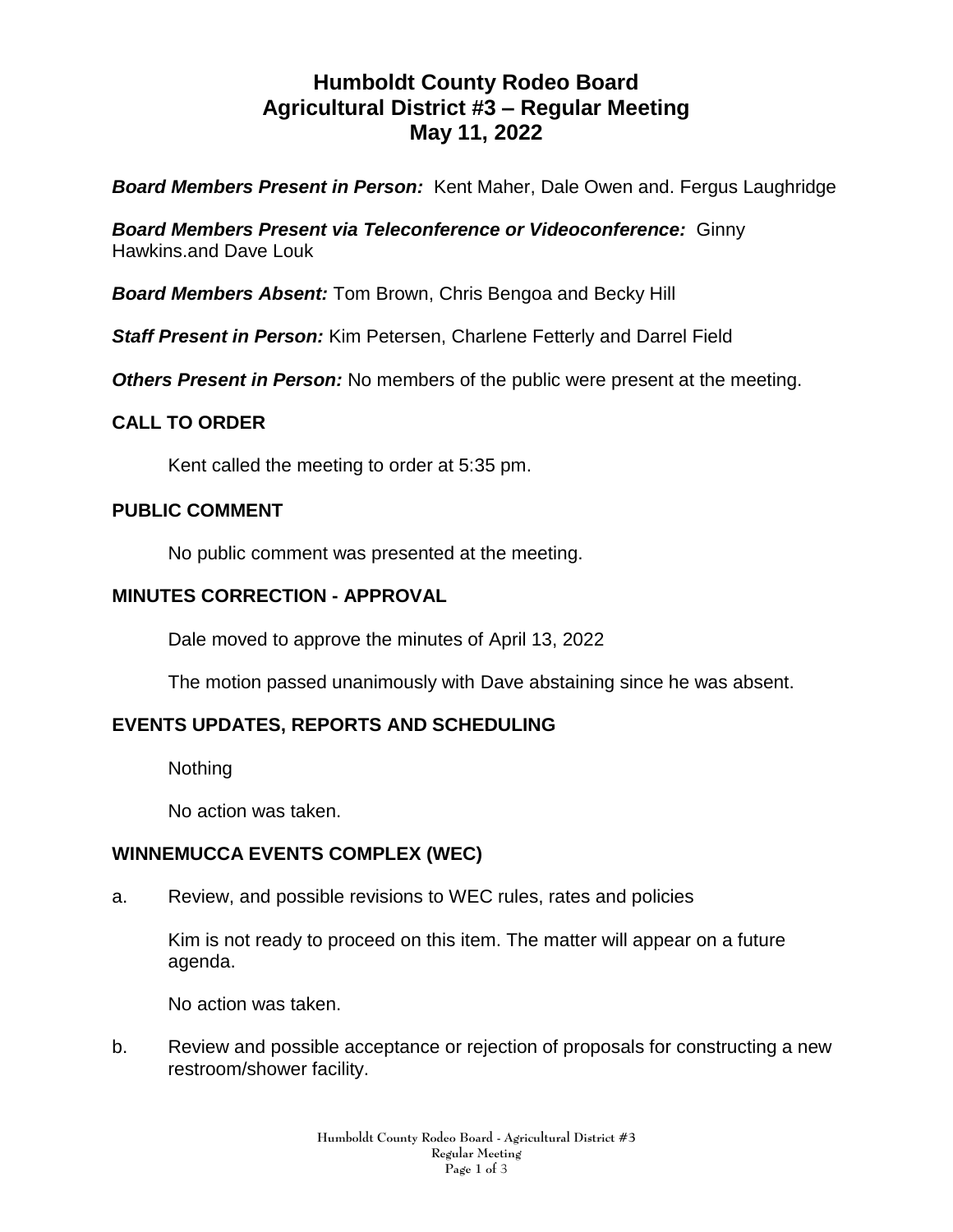We received one bid for the project in the amount of \$767,844.00. Kim notes this is way over budget.

Fergus moved to reject all bids submitted.

The motion passed unanimously.

c. Review placement of new Tie-up building on the east side of the Event Center.

Kim reports that Bobby recommended placing the Tie-up building at least 20 feet away from the Event Center in order to forgo the typically required fire suppression system.

Kim recommends placing the tie-up building 20' away from the Event Center and south of the north-east roll up door.

The board asked for a general drawing of the proposed facility. Staff will prepare the drawing for consideration at a future meeting.

No action was taken.

#### **2021 - 2020 BUDGET REVIEW – MODIFICATION**

Kim presented the 2021–2022 budget including transactions posted through May 9, 2022. At about 75% of elapsed time: Tax revenues are at 100.61%; Ag District #3 revenues are at 176.21%; wage expenses are at 79.59%; and, services and supplies are at 71.33%. Event Center revenue is at 124.42%; wage expenses are at 106.80%; and, service and supply expenses are at 82.71%.

Kim reports that we will ask the County for an augmentation due to high temporary labor costs.

No action was taken.

# **VOUCHERS – EXPENDITURES APPROVAL**

Dale moved to approve outstanding vouchers including:

\$7,016.88 for the Event Center through May 5, 2022 \$24,664.84 for Ag District #3 through May 5, 2022

The motion passed unanimously with Kent abstaining on items from Communication Creations since the business is operated by his wife.

### **INFORMATION, PROPOSALS AND OR REQUESTS BY BOARD MEMBERS AND STAFF MEMBERS FOR CONSIDERATION AT FUTURE MEETINGS, INCLUDING COMMUNICATIONS AND DEALINGS WITH OTHER BOARDS AND DEPARTMENTS AND PLANNING AND SCHEDULING FUTURE EVENTS**

**Humboldt County Rodeo Board - Agricultural District #3 Regular Meeting Page 2 of** 3